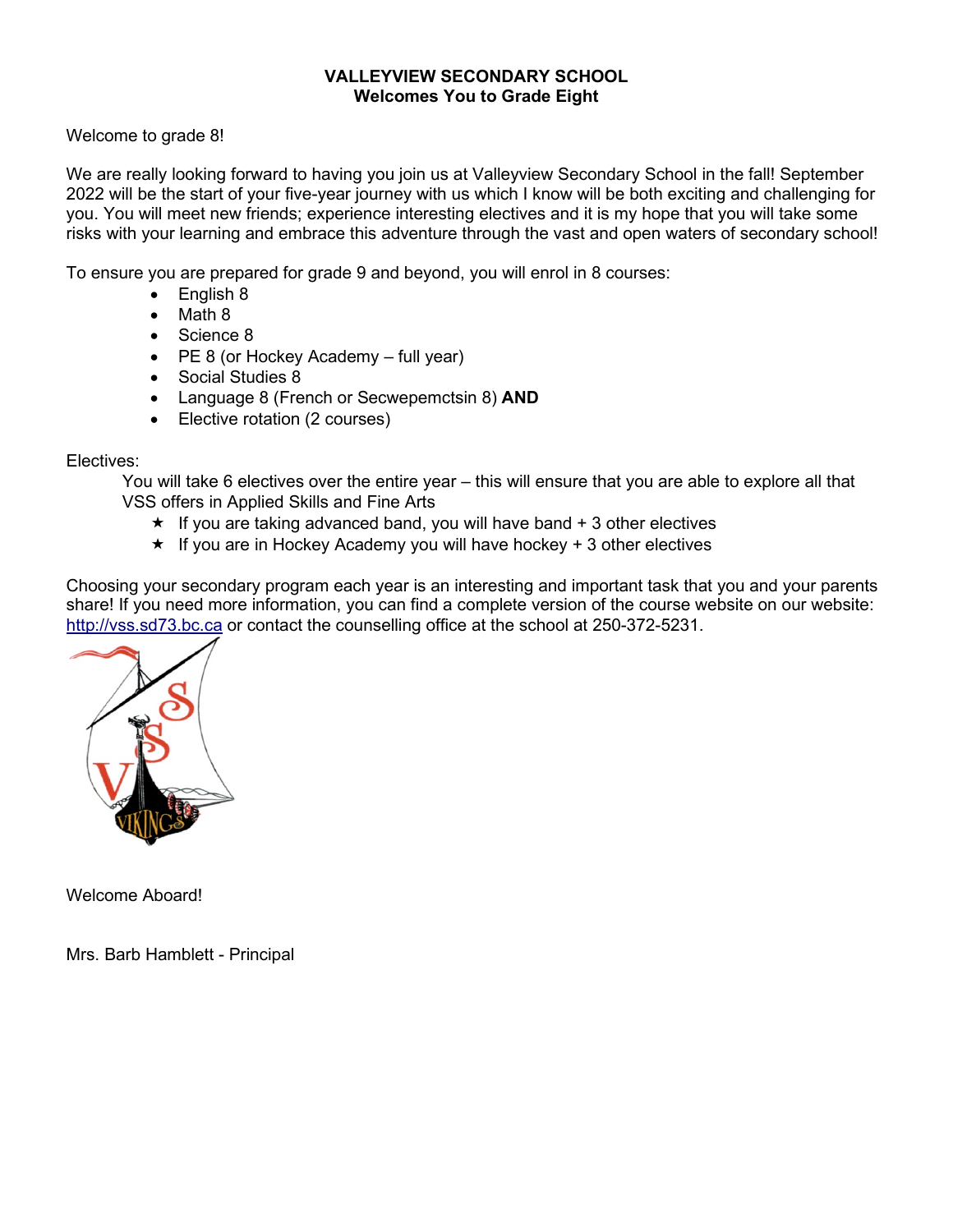# **ALL GRADE EIGHT STUDENTS WILL REGISTER FOR THE FOLLOWING COURSES:**

### **ENGLISH 8**

In this course students will explore stories and texts as a way to understand ourselves, connect to others and the world. They will explore how language and text can be a source of joy and creativity. They will also explore how texts are socially, culturally and historically constructed, and how different world perspectives shape our understanding of text. Most importantly, students will develop skills to questions what they hear, read and view so that they can become educated and engaged citizens.

## **MATHEMATICS 8**

Students will use the following skills: reasoning, analyzing, understanding, solving, communicating, representing, connecting and reflecting to understand the following topics:

- Algebra
- Linear Relations
- Fractions
- Measurements
- Rates and Finances
- Roots and Probability

Problem solving is integrated throughout the course.

### **SOCIAL STUDIES 8**

This course covers from the 7th century to 1750. The big ideas are the following:

- Contact and conflict between peoples stimulated significant cultural, social and political change.
- Human and environmental factors shape changes in population and living standards.
- Exploration, expansion, and colonization had varying consequences for different groups.
- Changing ideas about the world created tension between people wanting to adopt new ideas and those wanting to preserve established traditions.

Students are expected to know the following:

- Social, political, and economic systems and structures, including those of at least one indigenous civilization
- Scientific and technological innovations
- Philosophical and cultural shifts
- Interactions and exchanges of resources, ideas, arts, and culture between and among different civilizations
- Exploration, expansion, and colonization
- Changes in population and living standards

# **SCIENCE 8**

Science and scientific literacy play a key role in educating citizens of today for the world tomorrow. Critical to succeeding in this endeavour are the core competencies that provide students with the ability to think critically, solve problems, and make ethical decisions; to communicate their questions, express opinions, and challenge ideas in a scientifically literate way; and to exercise an awareness of their role as an ecologically literate citizens, engaged and competent in meeting the responsibilities of caring for living things and the planet.

The Big Ideas for Science 8 are:

Life processes are performed at the cellular level

The behaviour of matter can be explained by the kinetic molecular theory and atomic theory.

Energy can be transferred as both a particle and a wave

The theory of plate tectonics is the unifying theory that explains Earth's geological processes

Students will develop the following skills, strategies and processes over time at an increasing level of complexity throughout the course: Questioning and predicting Planning and conducting Processing and analyzing data information Evaluating Applying and innovating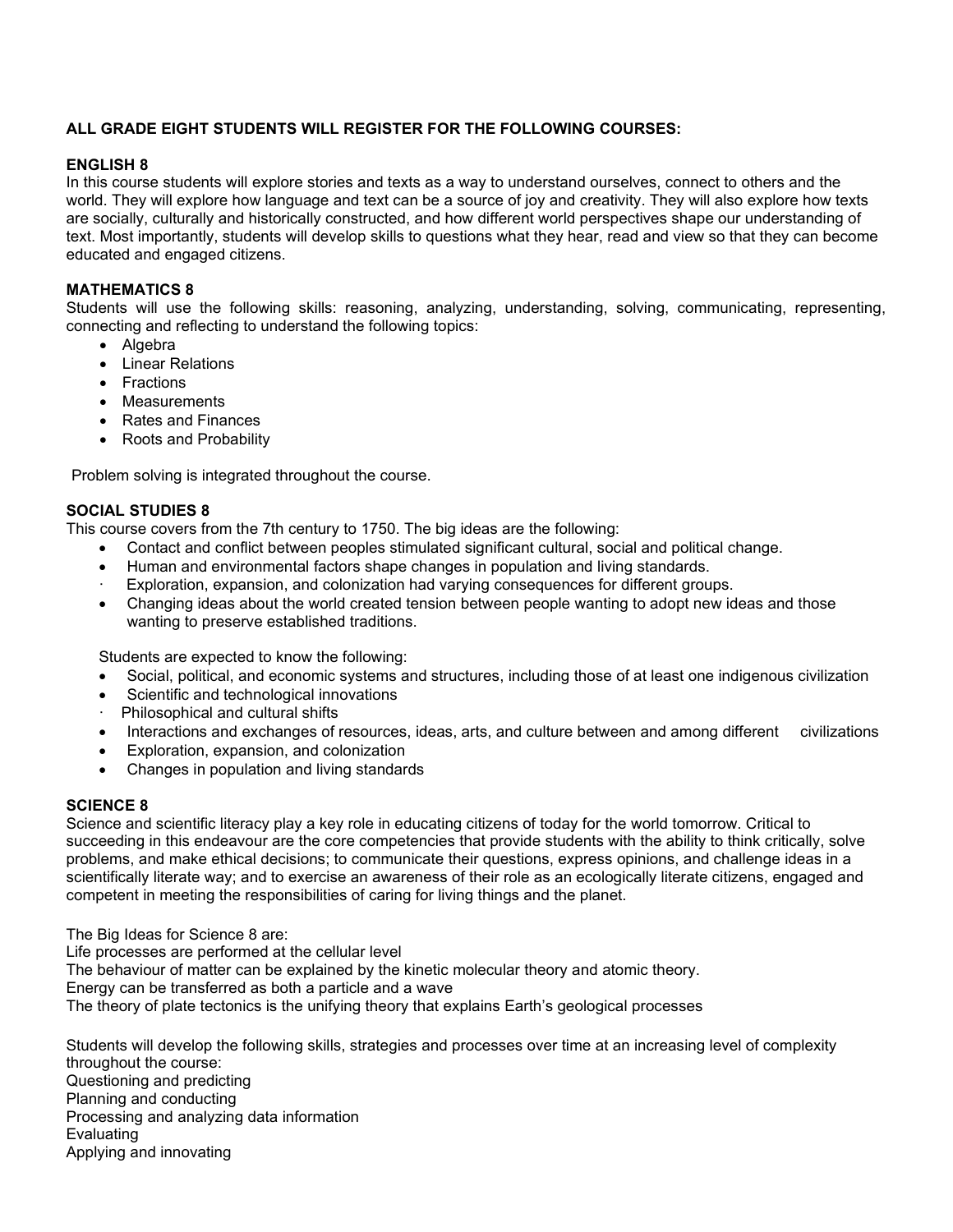## **Communicating**

Throughout the course, students will develop a deeper meaning of knowledge through inquiry based learning. Students will be given multiple opportunities to demonstrate their knowledge in a variety of ways including tests, quizzes, assignments, labs, projects and portfolios.

### **PHYSICAL EDUCATION 8**

In Grade 8 Physical Education, students will be involved in team sports, individual sports and active health. Students are encouraged to wear regulation gym strip that consists of shorts and a T-shirt. For outdoor units students are encouraged to wear tracksuits during inclement weather.

### OR **Valleyview Secondary School - HOCKEY CANADA SKILLS ACADEMY**

Valleyview Secondary School is very proud to be the home of our local Hockey Canada Skills Academy. Our academy provides both male/female hockey players of all levels an opportunity for elite level coaching/training for our studentathletes while continuing with their regular academic course studies at VSS. The schedule for our student-athletes has each of them enrolled in 2 blocks of hockey academy (1 per semester) throughout the school year and receive on-ice instruction an average of 2.5 times per week (60 minutes each)**.** Students are also scheduled into dry-land training/programs and classroom instruction following the Hockey Canada curriculum. Under the leadership of Head Coach Kyle Allan our academy is very fortunate to also have the following individuals as part of our support coaching/teaching staff: Chris Murray, Aaron Keller, Tyler Love, Murray Baron, Scott Ferguson, Nina Hrycewich, Greg Kozoris. The academy is based out of Valleyview arena as our practice facility and the new Acceleration Fitness training center as our dry-land training facility. All participating students are enrolled at VSS and pay an annual academy fee to pay for all associated costs. If you are interested in our HCSA and would like to join the Zoom meeting to learn more about the program or the application process, please feel free to contact Mr. Chris Horton, Vice-Principal at chorton@sd73.bc.ca

# **A SECOND LANGUAGE IS A MANDATORY COURSE FOR ALL GRADE EIGHT STUDENTS**

### **FRENCH 8**

Bienvenue à Français 8! This course will cover a number of big ideas! We will explore listening and viewing with intent as it strengthens our understanding and acquisition of French. We will also have meaningful conversations about things that are important to us in French. We will use stories as a way to give us unique methods to interpret and share knowledge, thoughts, and feelings. We will explore Francophone creative works and culture as well as acquiring French to explore our own cultural identity from a new perspective. French 8 is a requirement to continue in French 9.

### **SECWEPEMCTSIN (SHUSWAP LANGUAGE) 8**

This course will be of special interest to those students who have taken Secwepemctsin in Grades  $4 - 7$  and want to complete their second language credit with Secwepemctsin. Students will not only learn and practise their oral language skills, but they will also learn about Shuswap culture and about Secwepemc communities and their histories and traditions. Students will enhance their Secwepemctsin vocabulary and sentence development, participate in conversations and begin to learn how to write Secwepemctsin.

**Note**: Second languages become an elective after grade 8. Some universities require that students have a second language to meet general admission requirements. Refer to university and other post secondary institution calendars for specifics.

#### **MUSIC**

### **CHOIR**

This class meets in the early morning twice a week for the entire school year. Select this course if you would like to sing in choir outside of the regular timetable. No previous experience is needed to join the choir. Remember: If you can speak, you can sing! Students in this course will develop the basic elements of choral performance. Attendance at rehearsals and performances is required. Performances occur in the evenings and may take place away from the school. There is also the possibility of retreats and cultural and performing trips. This is an active group of students who have a lot of fun - Come on out and join the choir!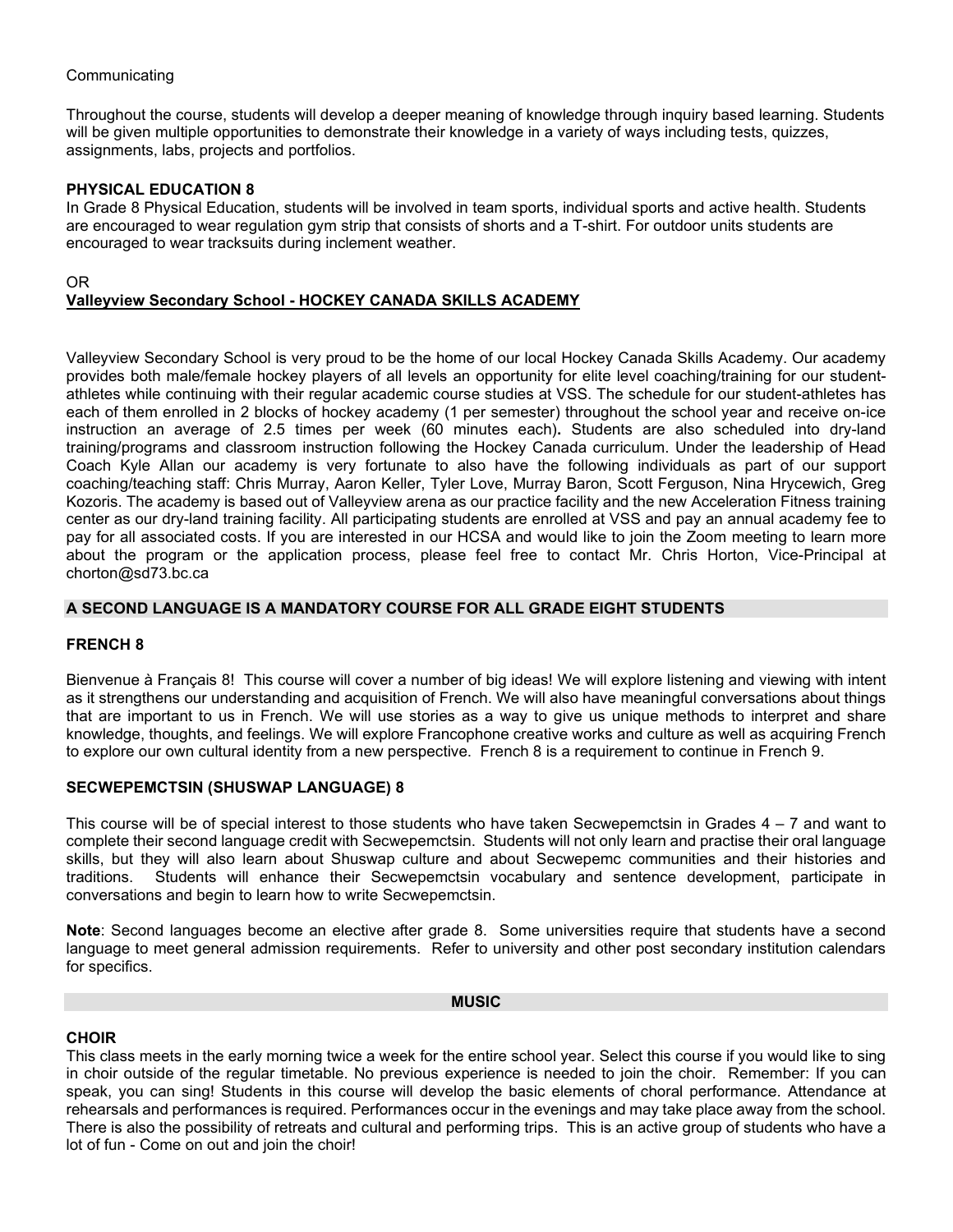Techniques & Content Covered:

Vocal production, tone, articulation

Elements of stage presence

Various styles of music from classical to contemporary and modern music

Music from many different cultures Introduction to music reading skills

Basic musicianship in an ensemble

\*There is also an opportunity for a piano player to gain credit in this course if they act as an accompanist to the VSS Choir. Please see Miss Daniels for more information.

## **ADVANCED BAND 8**

During this course students will learn how to read music, how to play a band instrument and will develop their self confidence and self-discipline. Throughout the semester there will be opportunities to both attend and perform in public concerts. Students must be prepared to practise regularly at home. There isn't an instrument rental fee for this course. Students who choose music as an option will then participate in one block of rotation electives.

# **GRADE 8 ELECTIVE COURSES**

### **All Students will take an elective rotation which will include 6 electives. These electives may include:**

# **GRADE 8 CAREER**

Career education is a compulsory course for all grade 8's and 9's. In this course, students will be reflecting on their preferences and skills to help identify the steps they need to take to achieve their career goals. They will explore the value of work in their lives, communities, and society from diverse perspectives as well as working to achieve their learning goals. They will also learn to adapt to economic and labour market changes and look at how their career paths reflect on the personal, community, and educational choices they make. Grade 8 Career will be embedded into an elective course and taught by one of the elective teachers.

### **COMPUTER SKILLS 8**

As computer skills are necessary in this modern age this course is designed to teach basic keyboarding and word processing skills as well as provide students with an introduction to the computer networks used at Valleyview Secondary School. There are also units on 3D Printing, Computer Programming and Animation

### **WOODWORK 8**

In Woodwork 8, students will be introduced to the tools needed to do the ten-step process in a safe and responsible way. The students will complete a measurement unit, safety unit, and receive lessons along the building process. There will be three projects in this class: Bear paw salad servers, Potpourri box, Scroll saw practice

Students who have completed their project early may have a choice of another project to complete.

There is no fee for this class, however extra projects may come with an extra cost. Typically, these costs will be between \$2 and \$10 depending on the materials used.

### **TEXTILES 8**

In Textiles 8 students will learn basic sewing techniques and skills, and care and use of the sewing machine. They will learn to use patterns to create something to wear and enjoy.

### **METALWORK 8**

Students will be introduced to the basic hand and machining processes of metalwork. Projects will include a balancing man, a door knocker, and a keychain.

### **ART 8**

This is a beginner's course designed to introduce each student to the fundamental skills in visual arts. Students will explore drawing, painting, sculpture, and Art History. Different mediums will be used including, but not limited to, sketching, ink, 3-dimensional, collage and colour theory. Sketchbook assignments will be used to develop skills and are an integral part of the course.

### **DRAMA 8**

At the introductory level, this course utilizes games and group activities to experience all the basic skills needed for effective communication including trust, cooperation, and imagination. Drama is an approach to learning that helps us discover the meanings of human interactions at a deeper level. We use movement, voice, mime, role play, improvisation, and scripts as tools of personal expression and response.

#### **BAND 8**